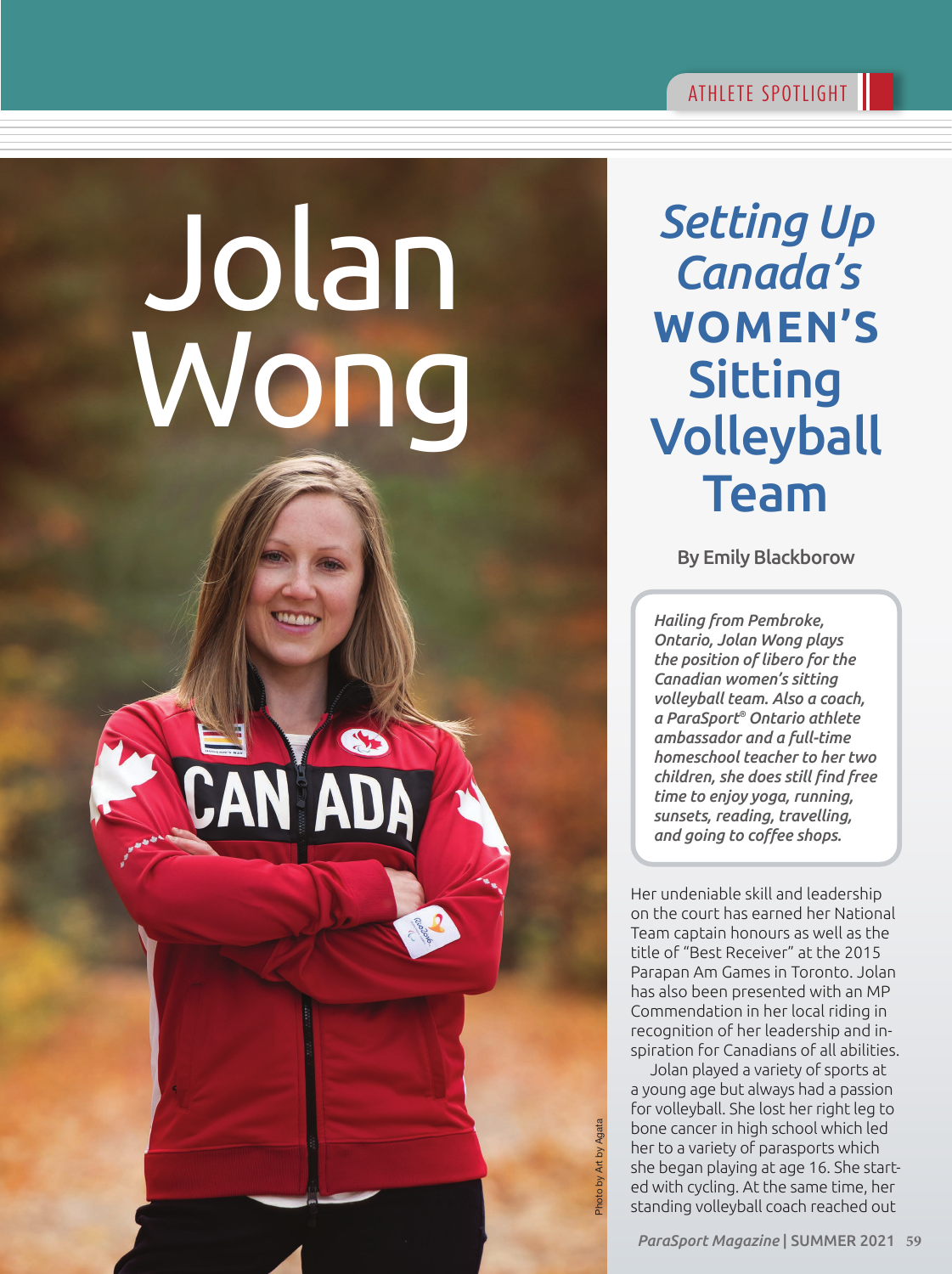

to Volleyball Canada to see if Jolan could try out for the sitting volleyball team, a women's program that was just beginning in Canada. Jolan was just 18 when she secured her spot on the squad and has been a key team player and promoter ever since.

At the time that Jolan joined the team, the women's sitting volleyball program was considered a grassroots movement by many. Officially, Canada's national program launched in 2008, the year Jolan joined. Admittedly, Canada was quite late to the game considering Sitting Volleyball has been part of the Paralympics since 1980.

The sport itself is very inclusive. There is no need for customized equipment and it provides a game where para-athletes and able-bodied athletes can compete on a level playing field… or court, more specifically. Jolan shares that she chose volleyball over other sports that she was competing in as a young woman because it was so adaptable. "We could take off our legs and just use what we have." And it was a program on the rise and she wanted to be a part of it.

Jolan has consistently used her love of sitting volleyball to encourage others to play, over the years helping to build the teams she has led. Her positive impact on the lives of many para-athletes, not just those whom she inspired to be her teammates, can not be overstated.

Katelyn Wright was just 12 years old when she was a patient in the hospital. The young girl from Edmonton shared a room with Jolan, who is from Alberta originally as well. Although they didn't talk much at the time, the girls reconnected at a sport clinic years later. They exchanged emails, with Jolan asking Katelyn if

she would be interested in playing with the Canadian women's sitting volleyball team. Katelyn had never played volleyball but jumped at the chance to play a new sport and be part of a team. Katelyn appreciates that introduction to parasports as one of the best things to have ever happened to her.

In high school, Amber Skyrpan played for the senior standing volleyball team. A member of an opposing team who had since graduated and was now playing sitting volleyball remembered Amber. That player was Jolan, who asked her coach to reach out to Amber's coach about playing sitting volleyball too. Although hesitant at first, Amber was 15 when she gave sitting volleyball a chance. She immediately embraced the sport and is now a Paralympian.

During Heidi Peter's recovery at the Edmonton Children's Hospital